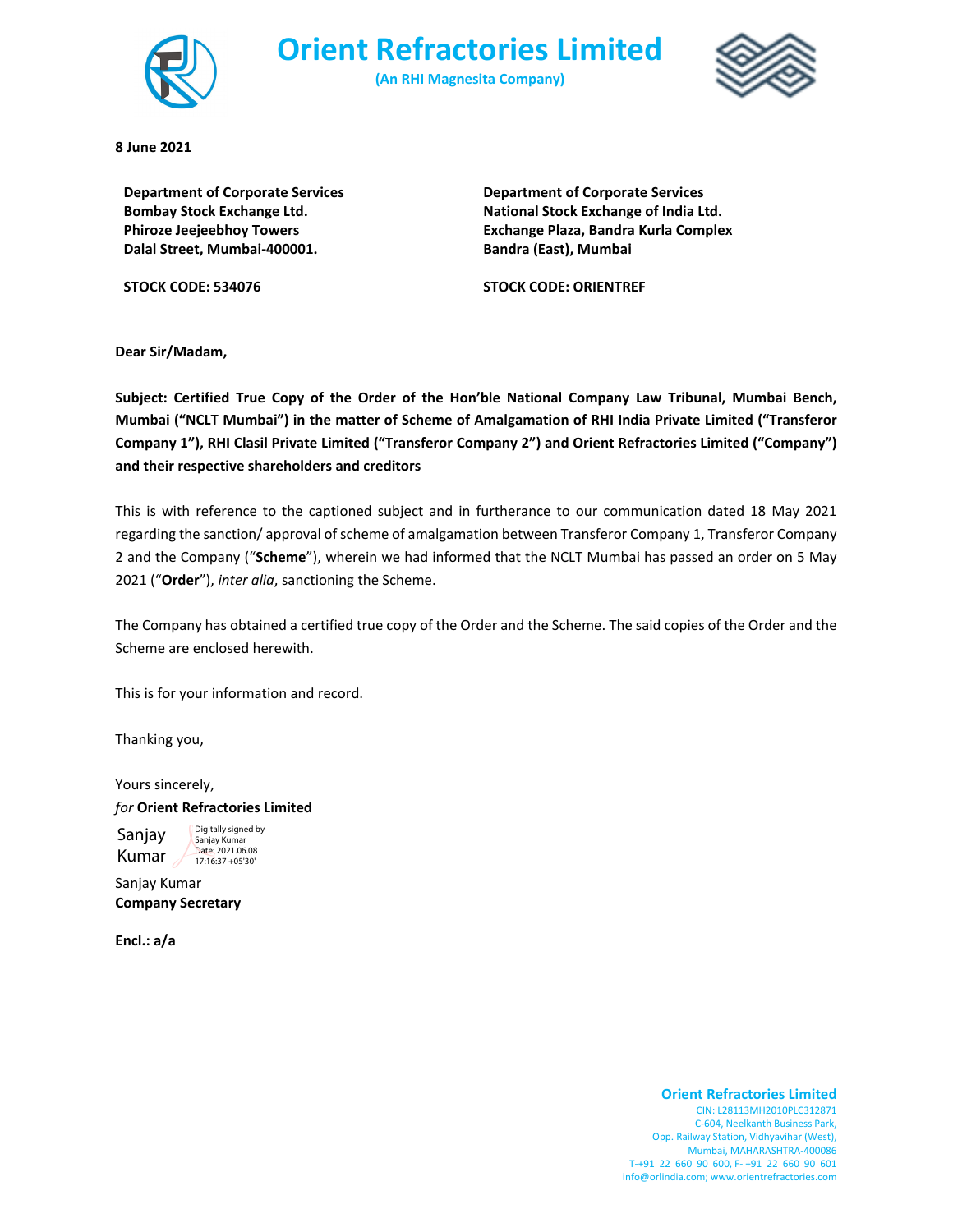C.A. 14/2021  $C.A. 15/2021$ C.A. 20/2021 In. CP (CAA)/ 2199/MB-IV/2019

Under Section 230-232 ofCompanies Act, 2013

In the matter of

RHI India Private Limited, having its registered office at Neelkanth Business Park, RoomNumber 604C, Opposite Railway Station, Vidhyavihar (West), Mumbai - 400 086

....... First Petitioner Company/Transferor Company No.1

And

RHI Clasil Private Limited, 1956 having its registeredoffice at 301-302, Orbit Plaza, New PrabhadeviRoad, Prabhadevi, Mumbai - 400 025.

.... Second Petitioner Company/Transferor Company No. 2

# And

Orient Refractories Limited, 1956 having its registeredoffice at C-604, Neelkanth Business Park, Opp. Railway Station, Vidhyavihar (West). Mumbai -400 086.

....Third Petitioner Company/Transferee Company

# Order pronounced on: 5.05.2021

# Coram:

Mr. Rajesh Sharma Hon'ble Member (Technical) Mrs. Suchitra Kanupatt Hon'ble Member (Judicia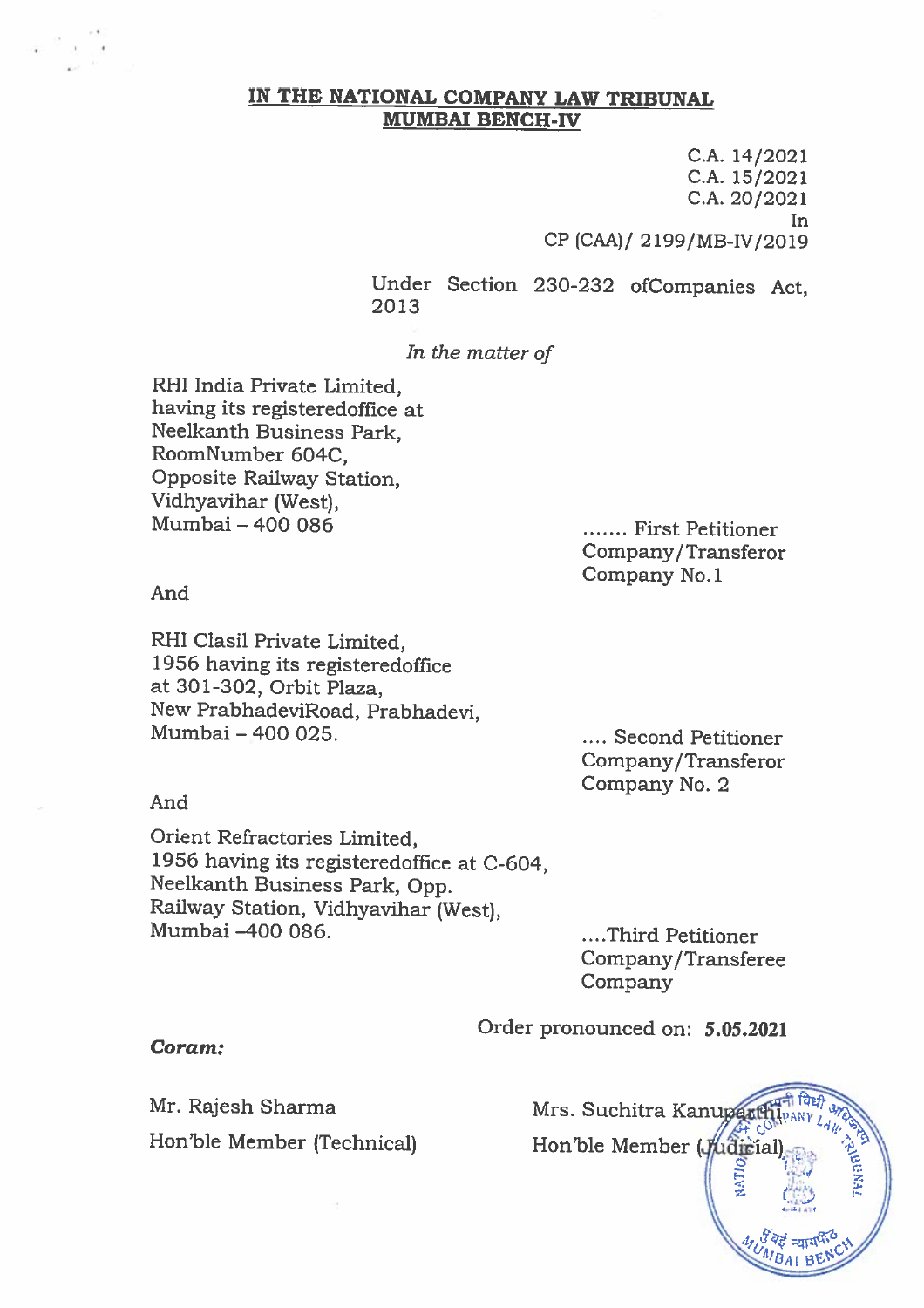Appearances (through video conferencing)

| For the Petitioner        | Mr. Adhish Sharma, Advocate     |
|---------------------------|---------------------------------|
| For the Regional Director | Ms. Rupa Sutar, Deputy Director |

# **ORDER**

Per: Suchitra Kanuparthi, Member (Judicial)

- 1. The Court is convened through videoconference.
- 2. The Hon'ble NCLAT vide order dated 19.01.2021 in Company Appeal (AT) No. 128 of 2020 arising out of impugned order dated 2<sup>nd</sup> March 2020 passed by NCLT, Mumbai Bench, Company Scheme Petition No. 2199 of 2019 directed NCLT to approve the scheme of the Applicants and further ordered at Para 35 & 36 as follows:-

"35. We are of the opinion that since a considerable amount of time have been lost and as the Appellants are agreeing under the scheme that the appointed date may be such date as the NCLT may decide i.e. the valuation date  $(31.07.2018)$ . Therefore, in view of the aforegoing discussions and observations the appeal is allowed and the appointed date shall be the valuation date i.e. 31.07.2018. However, this is decided by considering the facts of the case and it will in no way shall be used as a ART TOWN ONE ONLY precedent as the General Circular issued by the Ministry of Corporate Affairs have made the reasonable  $\limsup_{l \downarrow l_{k}}$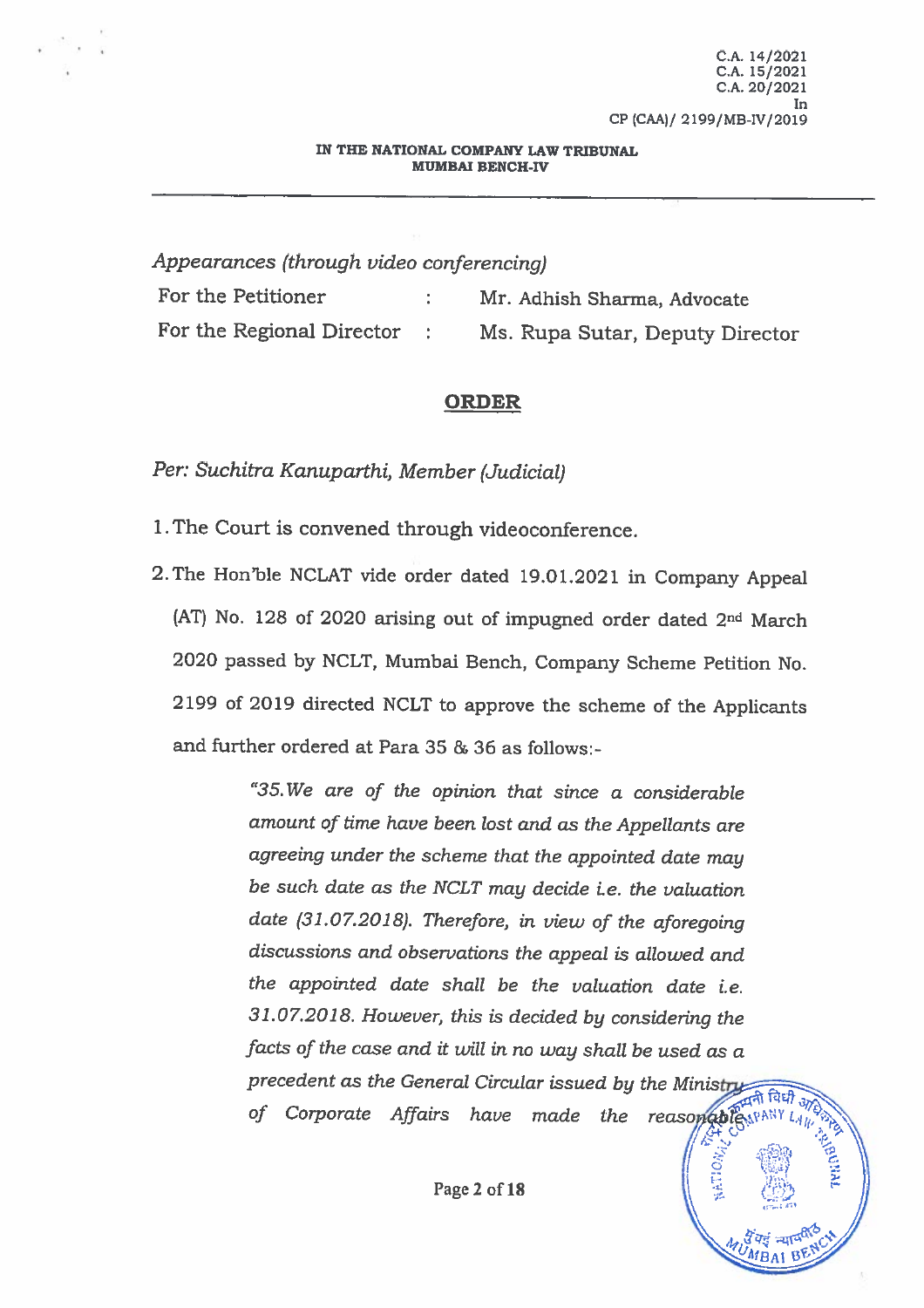THUBURY

#### IN THE NATIONAL COMPANY LAW TRIBUNAL **MUMBAI BENCH-IV**

clarification in regards to the appointed date under section 232(6) of the Companies Act, 2013.

36. We, therefore, direct the NCLT, Mumbai Bench to approve the proposed scheme without any further delays in order to meet the ends of justice. We also direct the Regional Director, Western Region, Ministry of Corporation Affairs, Mumbai tomonitor that the scheme is implemented according to appointed date as 31.7.2018."

- 3. The erstwhile bench vide order dated 02.03.2020, did not approve the scheme on two basic grounds namely:
	- $(i)$ that the appointed date of the scheme is 01.01.2019 whereas the valuation date is 31.07.2018:and
	- $(ii)$ that this scheme is against the public policy.
- 4. The Hon'ble NCLAT at Para 28 to 35 of the judgment have dealt with all the objections of the Hon'ble Tribunal and held that the Ministry of Corporate Affairs, in its general circular bearing No. 09 of 2019 dated 21.08.2019 made clarification u/s 232(6) of Companies Act, 2013 and according to the circular, Section 232(6) of the Companies Act enables **EN OMPANY** companies in question to choose and state in the scheme the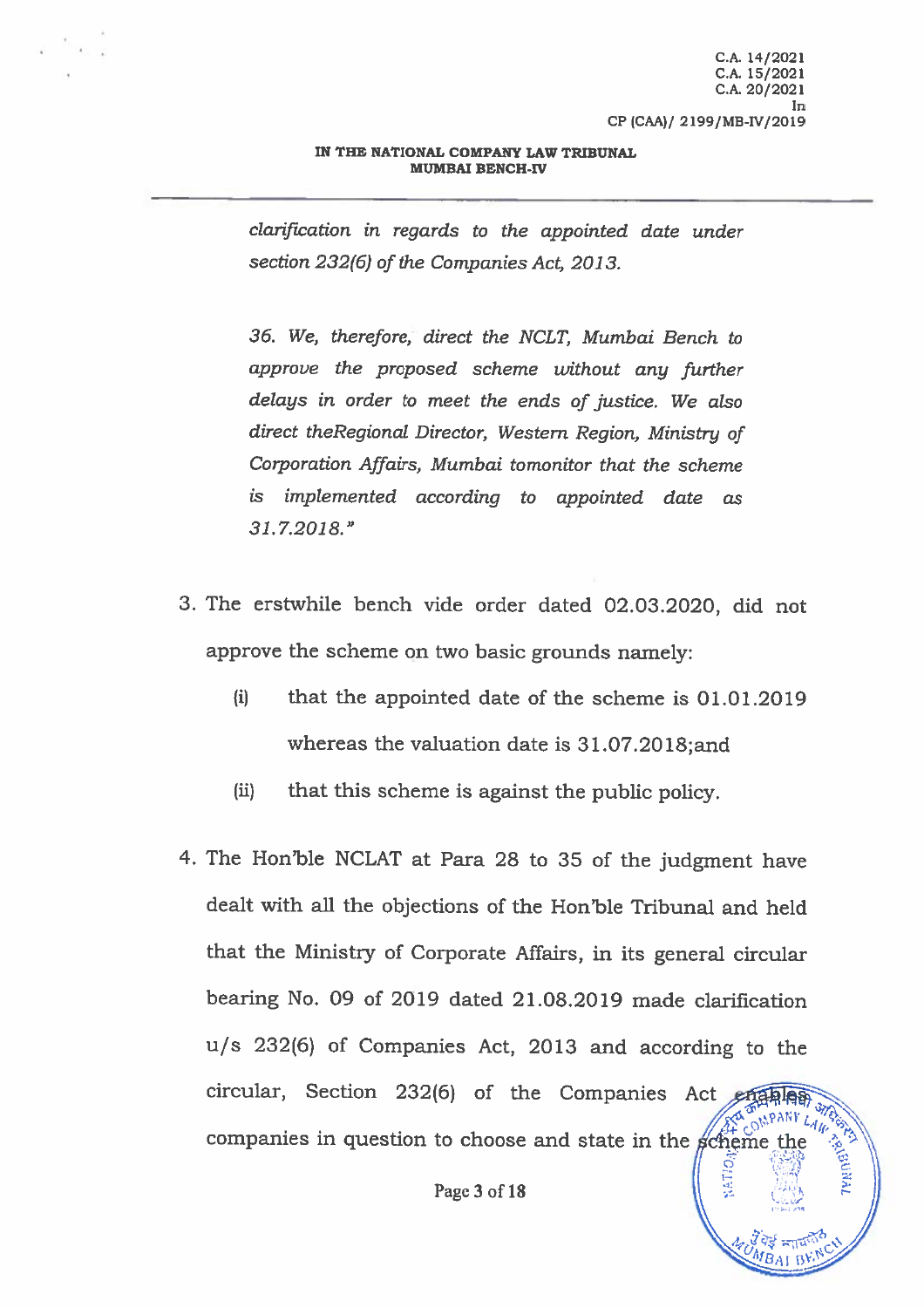C.A. 14/2021 C.A. 15/2021 C.A. 20/2021 In CP (CAA)/ 2199/MB-IV/2019

कम्पनी विध

## IN THE NATIONAL COMPANY LAW TRIBUNAL **MUMBAI BENCH-IV**

appointed date. This date may be specific calendar date or may be tied to the occurrence of an event such as grant of license by competent authority or fulfilment of any preconditions agreed upon by the parties or any other requirement as agreed upon between the parties which is relevant to the scheme. The Hon'ble NCLAT further directed that in view of the affidavit filed by the appellant the appointed date shall be construed and be same as the valuation date i.e. 31.07.2018.

- 5. The Hon'ble NCLAT also observed that there were no objections raised by any minority shareholders against the scheme and as such the commercial wisdom of the shareholders cannot be overlooked. Further, the Hon'ble NCLAT also laid down that the scheme cannot be violative of public policy just on the ground that the NCLT considered that the scheme appears to benefit only a few shareholders of transferor company without any reasonable findings for the same.
- 6. The Hon'ble NCLAT at para 30 and 31 held as follows:

"30.0n the basis of the arguments we have come to conclusion that at the statutory meetings 139 public

Page 4 of 18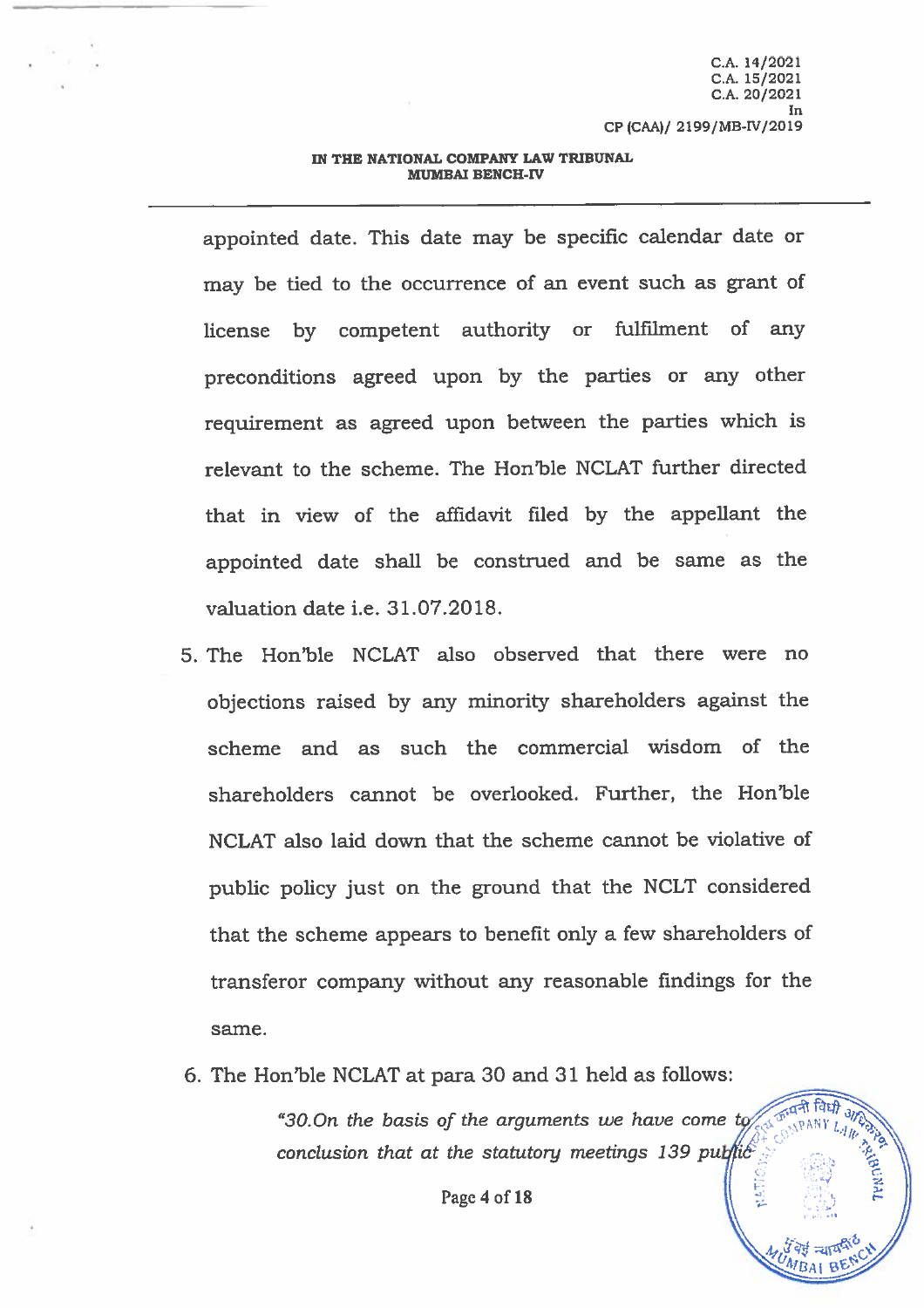C.A. 14/2021 C.A. 15/2021 C.A. 20/2021 In. CP (CAA)/ 2199/MB-IV/2019

#### IN THE NATIONAL COMPANY LAW TRIBUNAL **MUMBAI BENCH-IV**

shareholders including public institutions voted either in person or by postal ballots or by remote e-voting and over 92% of the public institutions and over 81% of other public shareholders participated by voting. All Public institutions and 99.73% of other public shareholders voted in favor of the scheme, making the tally at 99.74%. Further no minority shareholders have come forward to oppose the scheme.

31. Since, no objections have been raised by SEBI or any regulatory authority to whom notices had been issued under section 230(5) of the Companies Act, 2013 and also, as the scheme has been accorded an approval by an overwhelming majority of 99.95% of the relevant stakeholders (which includes 96.05% of the PublicShareholders). We are of the view that before the NCLT, Mumbai the Appellants brought to their notice that all the procedures prescribed u/s 230-232 of the Companies Act, 2013 were followed. This was noticed by the NCLT. However, by impugned order dated 02.03.2020, the NCLT rejected the Scheme of Amalgamation on certain ground which was not required to  $be$ noticed for determination οf Amalgamation u/s 230-232 of the Companies Act, 2013."

In view of the aforesaid findings and directions of Hon'ble NCLAT in Company Appeal (AT) No. 128 of 2020 dated 19.04  $\iota_{4k}$ to approve the scheme, this Court doth orders as follows:

Page 5 of 18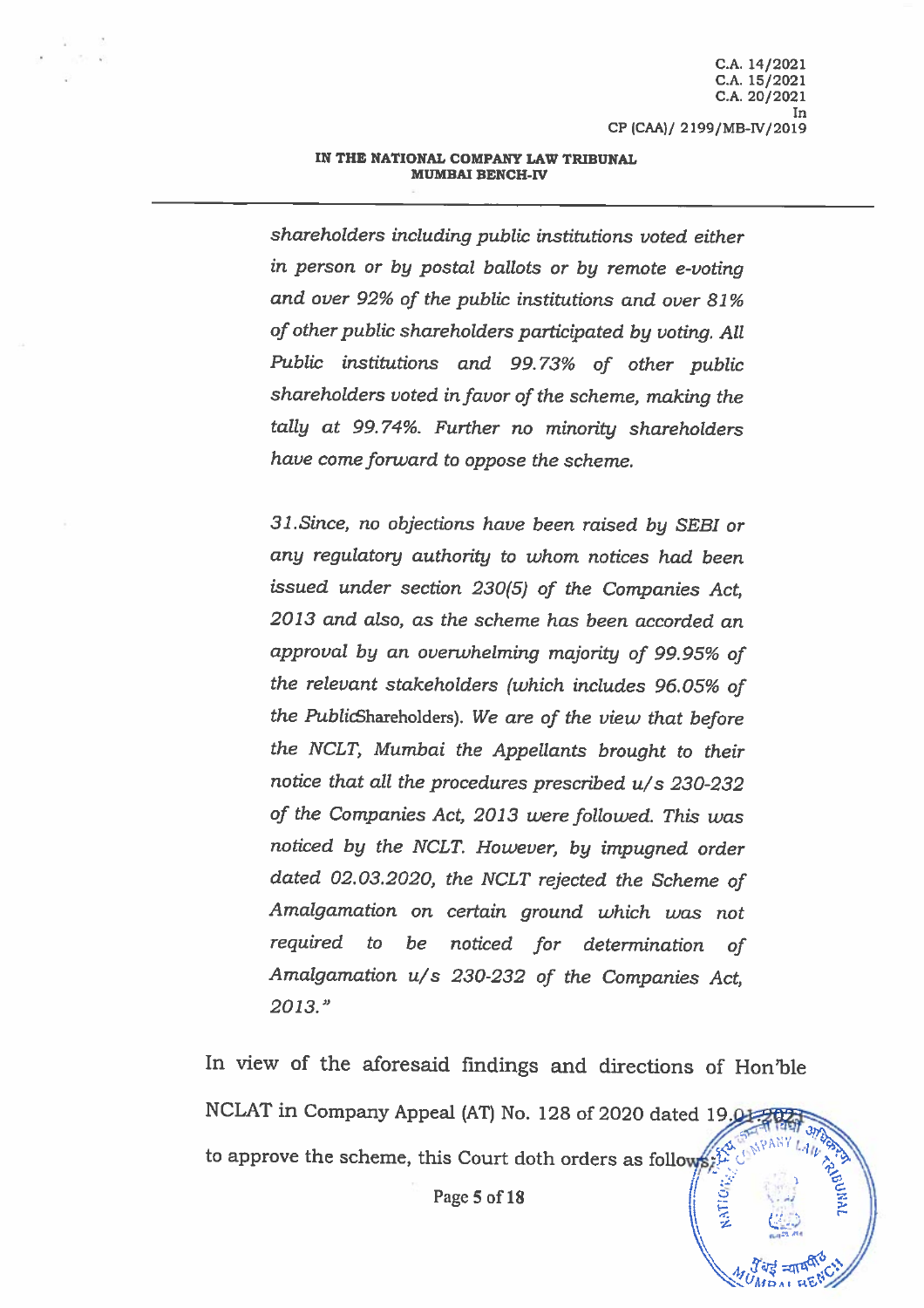C.A. 14/2021 C.A. 15/2021 C.A. 20/2021 In CP (CAA)/ 2199/MB-IV/2019

# IN THE NATIONAL COMPANY LAW TRIBUNAL **MUMBAI BENCH-IV**

- $(i)$ Heard the learned counsel for the Petitioner Companies in the matter of Scheme of Amalgamation of RHI India Private Limited, RHI Clasil Private Limited and Orient Refractories Limited and their respective shareholders (the "Scheme"). No objector has come before this Hon'ble Tribunal to oppose the Scheme nor has any party controverted any averments made in the Petition.
- The sanction of the Tribunal is sought under section 230  $(ii)$ to 232 of the Companies Act, 2013, to the proposed Scheme.
- The learned counsel for Petitioner Companies states that  $(iii)$ the FirstPetitioner Company is primarily engaged in business of purchase, sale, import, export and marketing of refractories, refractoryproducts, chemicals, formulations and related equipment required inindustries such as steel plants, furnaces, power house and cementplants. The Second Petitioner Company is engaged in the business ofmanufacturing and marketing of refractories and allied products. TheThird Petitioner Company is engaged in the business of manufactureand marketing of refrac

Page 6 of 18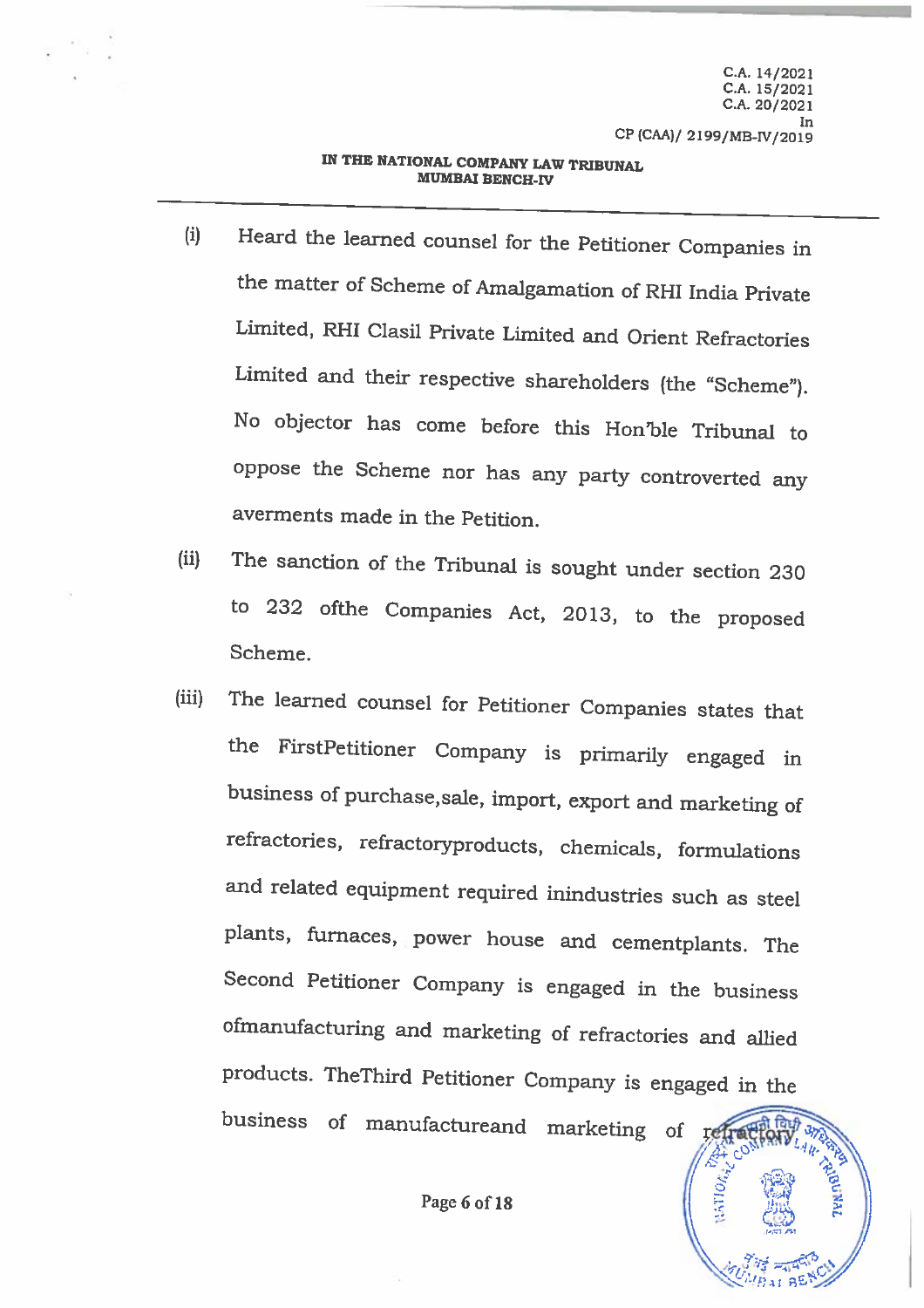products, systems and services and has various global partners for its international quality products.

 $(iv)$ The rationale for the Scheme is that the proposed amalgamation will lead to / enable: simplification of the corporate structure and consolidation of the India businesses of the **RHIM** group; establishing a. comprehensive refractory product portfolio; realising **business** efficiencies, inter alia, through optimum utilisation of resources due to pooling of management. expertise, technologies and other resources of the Petitioner Companies; improved allocation of capital and optimisation of cash flows contributing to the overall growth prospects of the combined company; creation of a larger asset base and facilitation of access to better financial resources; and enhanced shareholder value pursuant to economies of scale and businessefficiencies. The proposed Scheme is in the interest of all Petitioner Companies and their respective shareholders, employees, and creditors and there is no likelihood that the interests of any stakeholders in any of the Petitioner Companie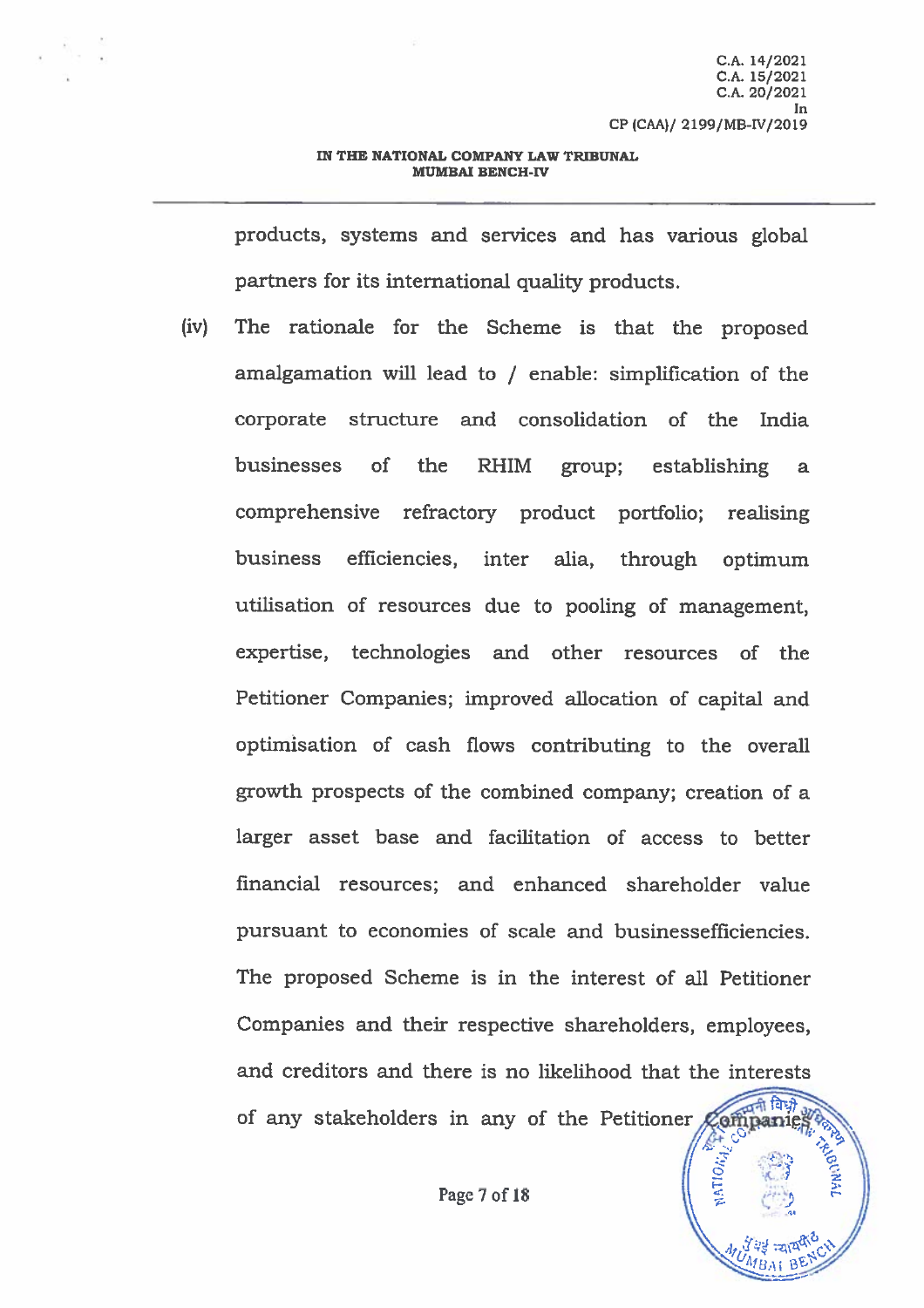would be prejudiced as a result of the Scheme. The proposed Scheme will not impose any additional burden on the members of the Transferor Companies or the Transferee Company.

Para 4 of NCLAT Order

"The Appellant no. 1  $\&$  2 herein are the transferor companies and 3rd Appellant is the transferee company. Appellants herein are a part of RHI Magnesita group of companies. The 3rd appellant is a subsidiary of Dutch US Holding, BV which is ultimately owned by RHI Magnesita N.V., Netherlands (RHIM). Two group companies of RHIM being Dutch Brasil Holdings, BV, the Netherlands and VRD Americas BV, the Netherlands, hold 100% of 1st appellant and 2nd appellant is a subsidiary of VRD Amercas BV, the Netherlands, which is ultimately owned by RHIM. "

The Petitioner Companies have approved the said Scheme by passing the board resolutions, each dated 31 July 2018, which are annexed to the joint company scheme petition.

The learned counsel for the Petitioner Companies further  $(v)$ states that the Petitioner Companies have complied with all the directions passed in the Company order for व्यनी विधी Directions and that the joint company scheme peting that

Page 8 of 18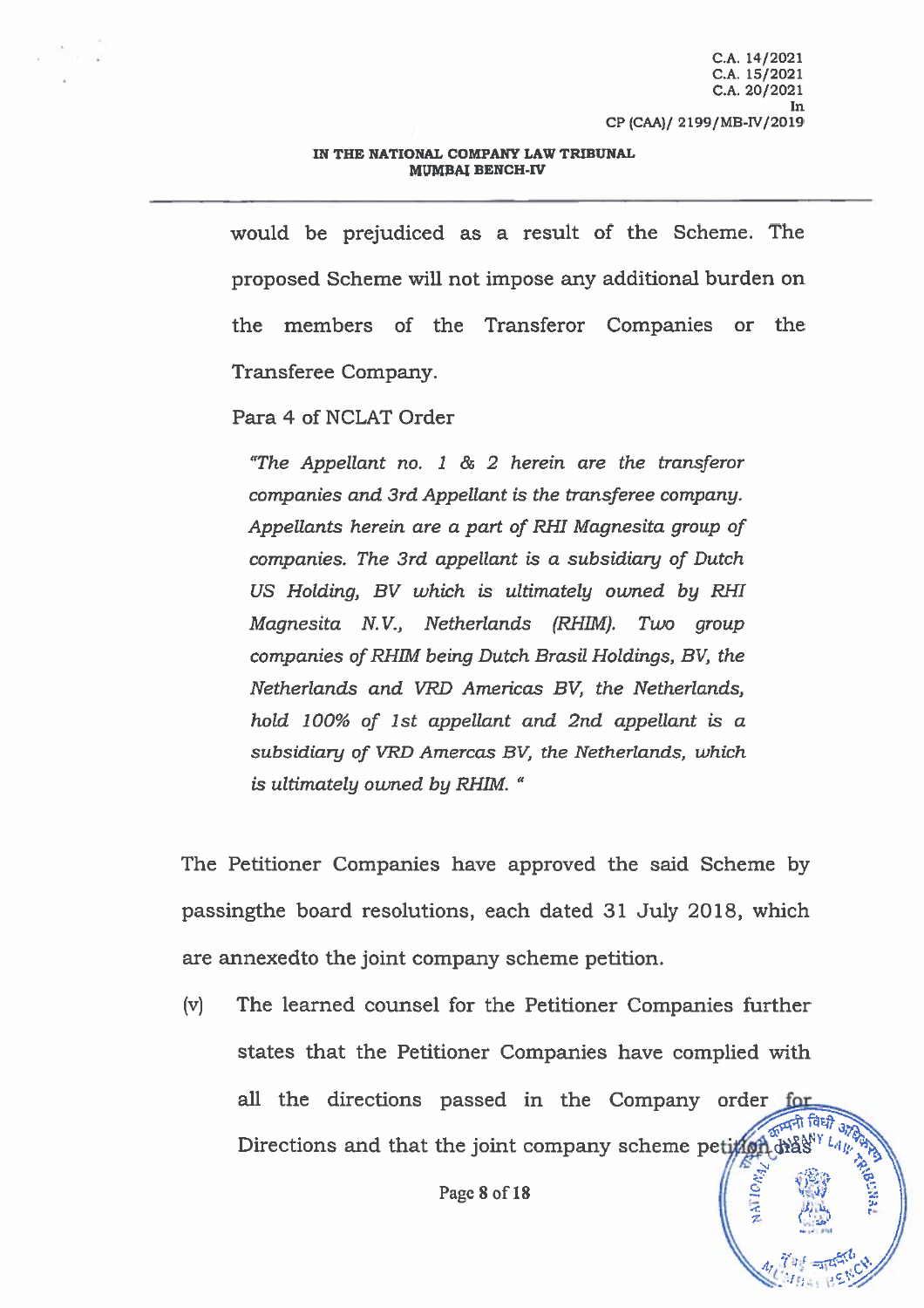C.A. 14/2021 C.A. 15/2021 C.A. 20/2021 In CP (CAA)/ 2199/MB-IV/2019

NATIO<sub>2</sub>

# IN THE NATIONAL COMPANY LAW TRIBUNAL **MUMBAI BENCH-IV**

been filed in consonance with the orders passed in the Company order for Directions.

- $(vi)$ The learned counsel for the Petitioner Companies further states that the Petitioner Companies have complied with all requirements as per the directions of this Tribunal and they have filed necessary affidavits of compliance with the Tribunal. Moreover, the Petitioner Companies through their learned counsel undertake to comply with all applicable statutory requirements, as required under the Companies Act, 2013 and the rules made thereunder. The said undertaking is accepted.
- $(vii)$ The Applicant companies in the scheme at Para 3 entails details  $of$ the proposed transfer/amalgamation  $\sigma$ transferor companies with and into the transferee company with regard to all assets, leased and licensed agreement, all immovable properties of transferor companies, all liabilities including all secured and unsecured creditors, permits, contracts, legal employees. proceedings, intellectual property, inter se transactions, borrowings limits and corporate approval, taxes, creditors, transfered

Page 9 of 18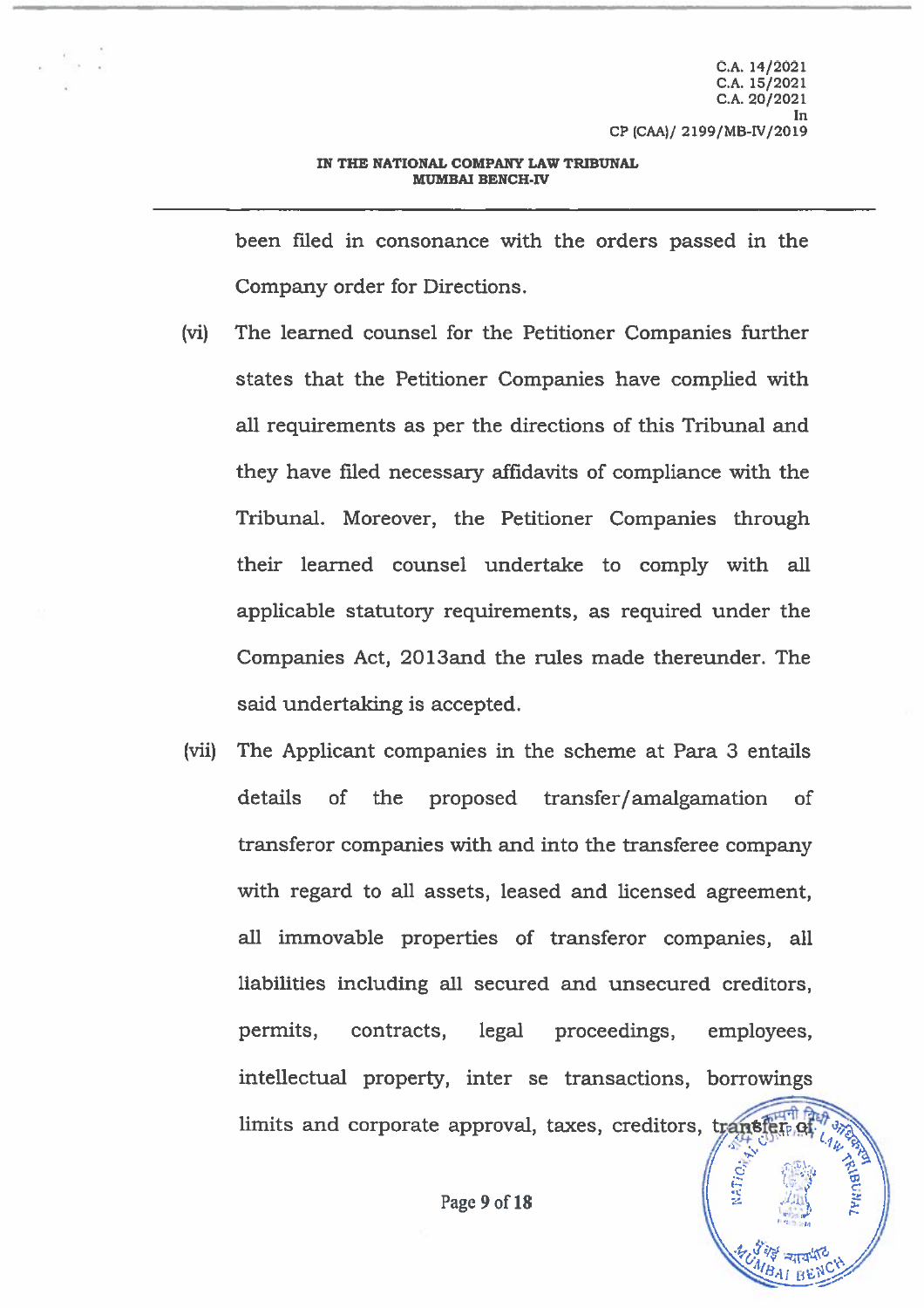authorised share capital, change of name of transferee company and record date.

(viii) Upon the scheme become effective, in consideration of amalgamation of the transferor companies with the transferee company, the transferee company without any further act or deal or without any further payment on the basis of valuation report dated 31.07.2018 and fairness report dated 31.07.2018, issue and allot the shareholders of transferor company.

> For every 100 equity shares of Transferor Company 1 of face value of INR 10 each held in Transferor Company 1, every shareholder of Transferor Company 1, shall without any application, act or deed, be entitled to receive 7,044 equity shares of face value of INR 1 each of the Transferee Company, credited as fully paid up on the same terms and conditions of issue as prevalent in the Transferee Company; and

For every 1000 equity shares of Transferor Company 2 of face value of INR 10 each held in Transferor Company 2, every shareholder of Transferor Company 2, shall without any application, act or deed, be entitled to receive 908 equity shares of face value of INR 1 each  $\frac{1}{2}$  on PARY of the Transferee Company, credited as fully

Page 10 of 18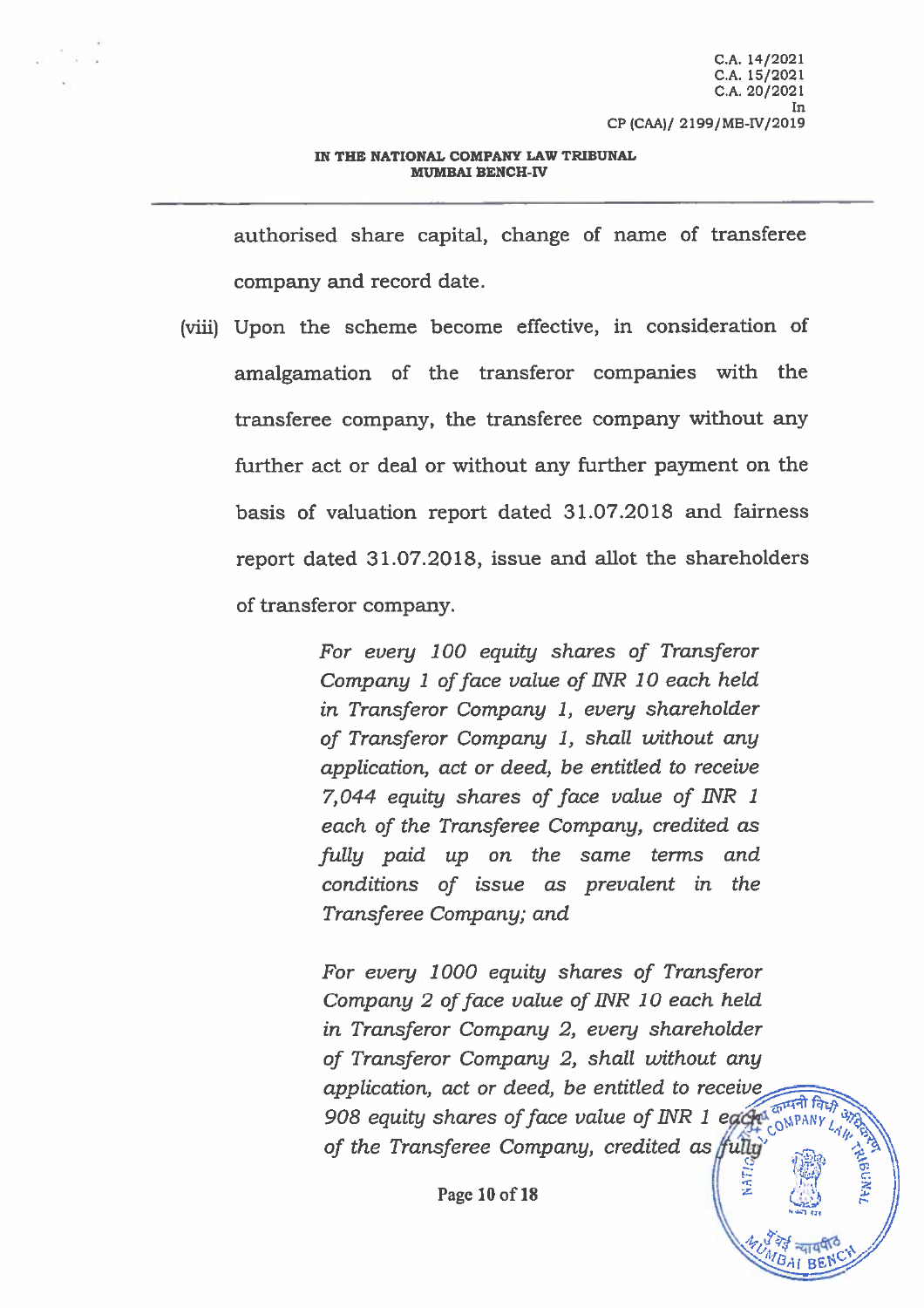paid up on the same terms and conditions of issue as prevalent in the **Transferee** Company; and

The Regional Director has filed his report dated 24 June  $(ix)$ 2019 statingtherein that the Tribunal may consider the observations and pass suchorder or orders as deemed fit and proper in the facts andcircumstances of the case post considering the observations made atSr. No. IV (a) to (f) mentioned in his report.

In paragraphs IV (a) to (f) it is stated that:

- (a) The Petitioners under provisions of section 230(5) of the Companies Act, 2013 have to serve notices to concerned authorities which are likely to be affected by Amalgamation. Further, the approval of the scheme by this Hon'ble Tribunal may not deter such authorities to deal with any of the issues arising after giving effect to the scheme. The decision of such Authorities is binding on the Petitioner Company(s).
- (b) It is observed that the Petitioner companies have not submitted a Chairman's Report, admitted copy of the Petition, and Minutes of Order for admission of the Petition. In this regard, the Petitioner has to submit the same for the record of Regional Director. ATT COMPANY LAW DRA

 $2\frac{1}{2}$   $\frac{1}{2}$   $\frac{1}{2}$   $\frac{1}{2}$   $\frac{1}{2}$   $\frac{1}{2}$   $\frac{1}{2}$   $\frac{1}{2}$   $\frac{1}{2}$   $\frac{1}{2}$   $\frac{1}{2}$   $\frac{1}{2}$   $\frac{1}{2}$   $\frac{1}{2}$   $\frac{1}{2}$   $\frac{1}{2}$   $\frac{1}{2}$   $\frac{1}{2}$   $\frac{1}{2}$   $\frac{1}{2}$   $\frac{1}{2}$   $\frac{1}{2}$ 

Page 11 of 18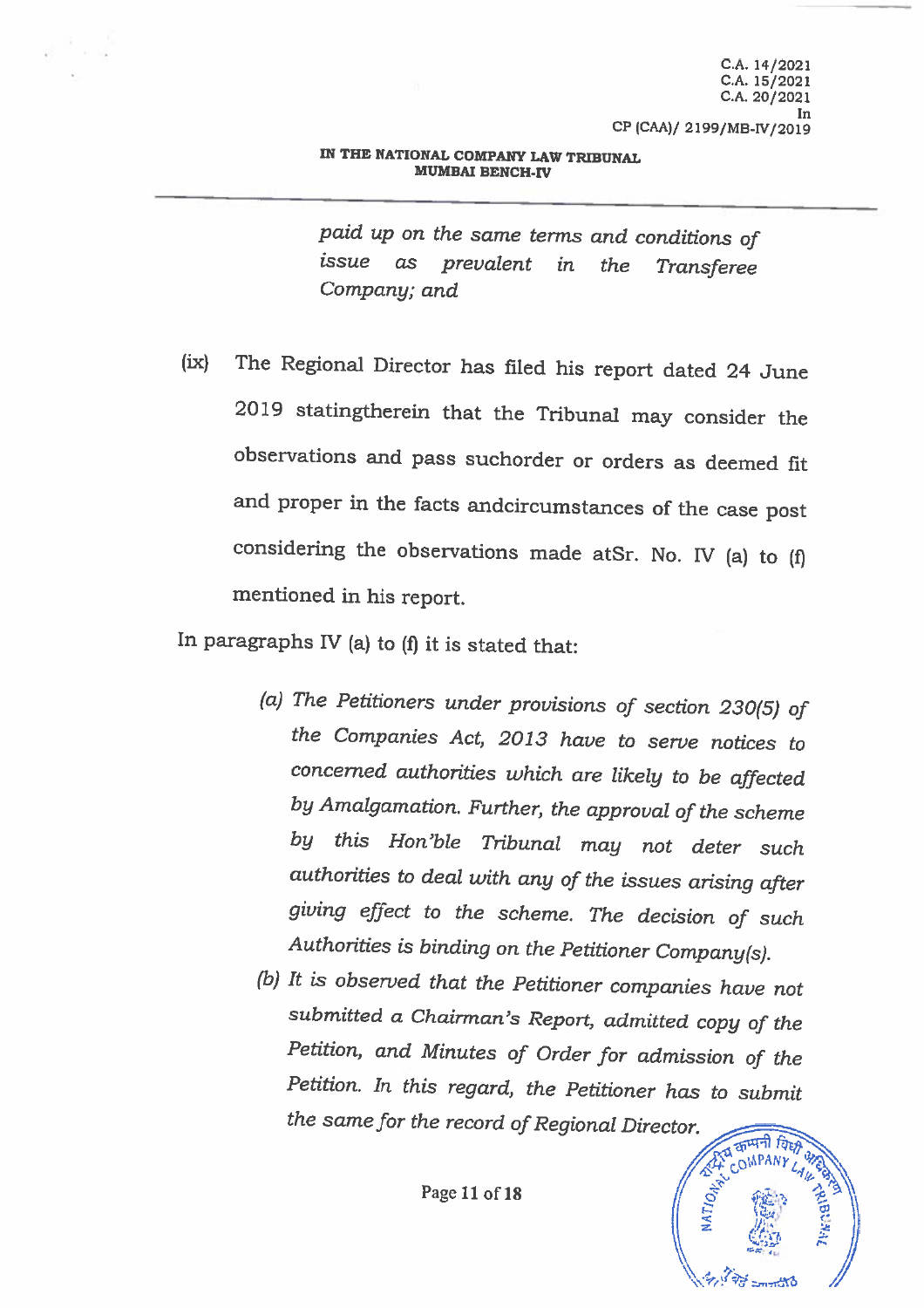- (c) The Hon'ble NCLT may kindly direct to the Petitioners to file an undertaking to the extent that the Scheme enclosed to the Company Application and the scheme enclosed to the Company Petition are one & same and there is no discrepancy or deviation.
- (d) (d)In addition to compliance of AS-14 (IND AS-103), the Petitioner Companies shall pass such accounting entries which are necessary in connection with the scheme to comply with other applicable Accounting Standards such as AS-5 (IND AS-8) etc.
- (e) (e) Petitioner Company have to undertake to comply with section232(3)(i) of Companies Act, 2013, where the transferor company is dissolved, the fee, if any, paid by the transferor company on its authorised share capital shall be set-off against any fees payable by the transferee company on its authorised capital subsequent to the amalgamation and therefore. petitioners to affirm that they comply the provisions of the section.
- (f) As per Definition of the scheme, "Appointed Date" means 1stday of January, 2019 or such other date as may be approved by the NCLT or such competent authority as may be applicable. In this regard, it is submitted that Section 232(6) of the Companies Act, 2013 states that the scheme under this section shall clearly indicate an appointed date from which it shall be effective and the scheme shall be deemed effective

Page 12 of 18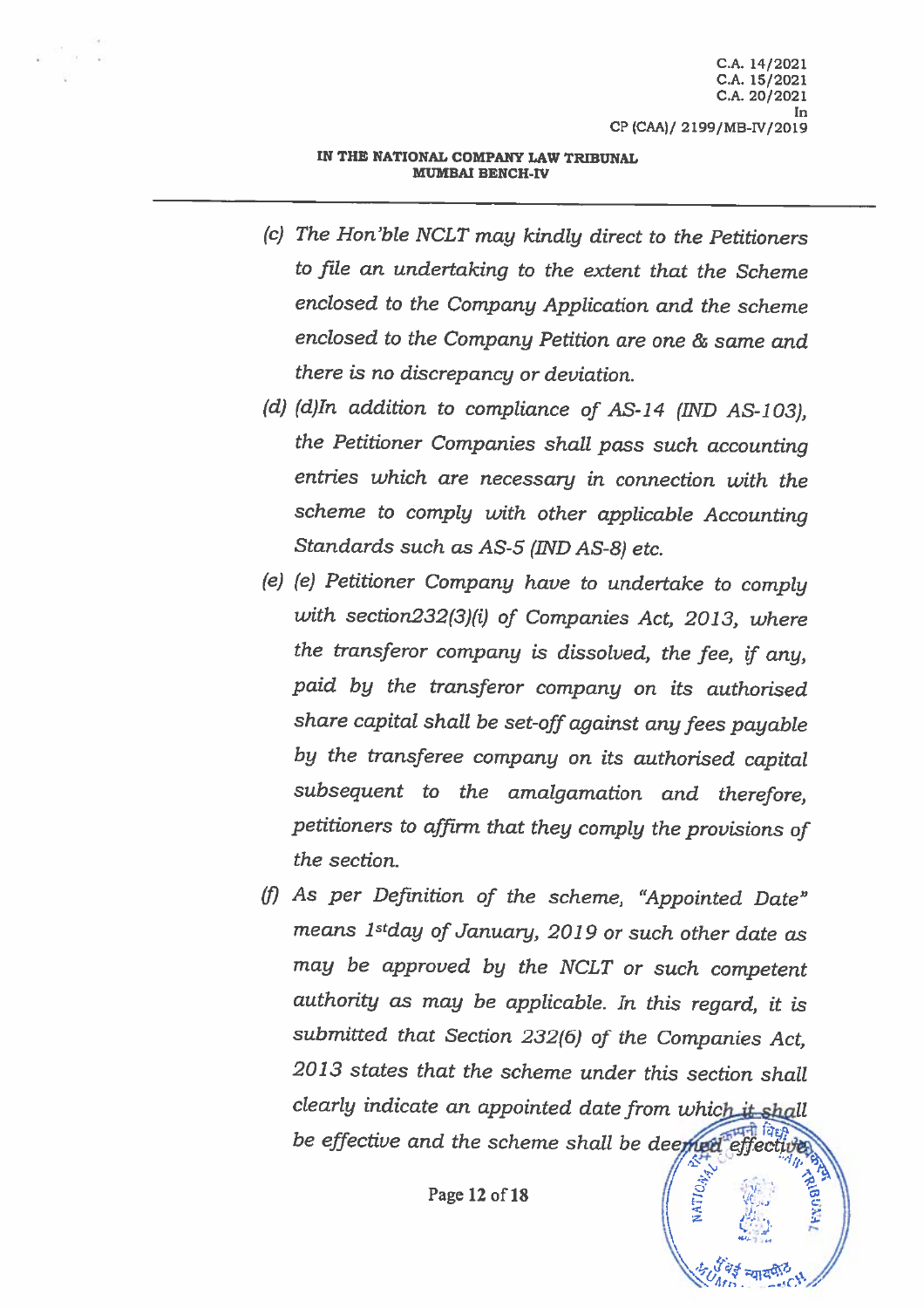from such date and not at a date subsequent to the appointed date. However, this aspect may be decided by the Hon'ble Tribunal taking into account its inherent powers.

 $(x)$ In so far as observations made in paragraph IV(a) of the Report of the Regional Director are concerned, the Petitioner Companies have served notices to all the regulatory authorities concerned, as required under section 230(5) of the Companies Act, such as the Income Tax Authority concerned, the Regional Director, Ministry Corporate Affairs, Western Region, Mumbai, the Registrar of Companies, Maharashtra, Mumbai, the Reserve Bank of India, the Competition Commission of India, the Official Liquidator, High Court of Bombay, BSE Limited, the National Stock Exchange of India Limited, and the Securities and Exchange Board of India. Further, the approval of the Scheme by this Tribunal will deter such authorities to deal with any of the issues arising after giving effect to the Scheme. All issues arising out of the Scheme will be met and answered in accordance with law.



Page 13 of 18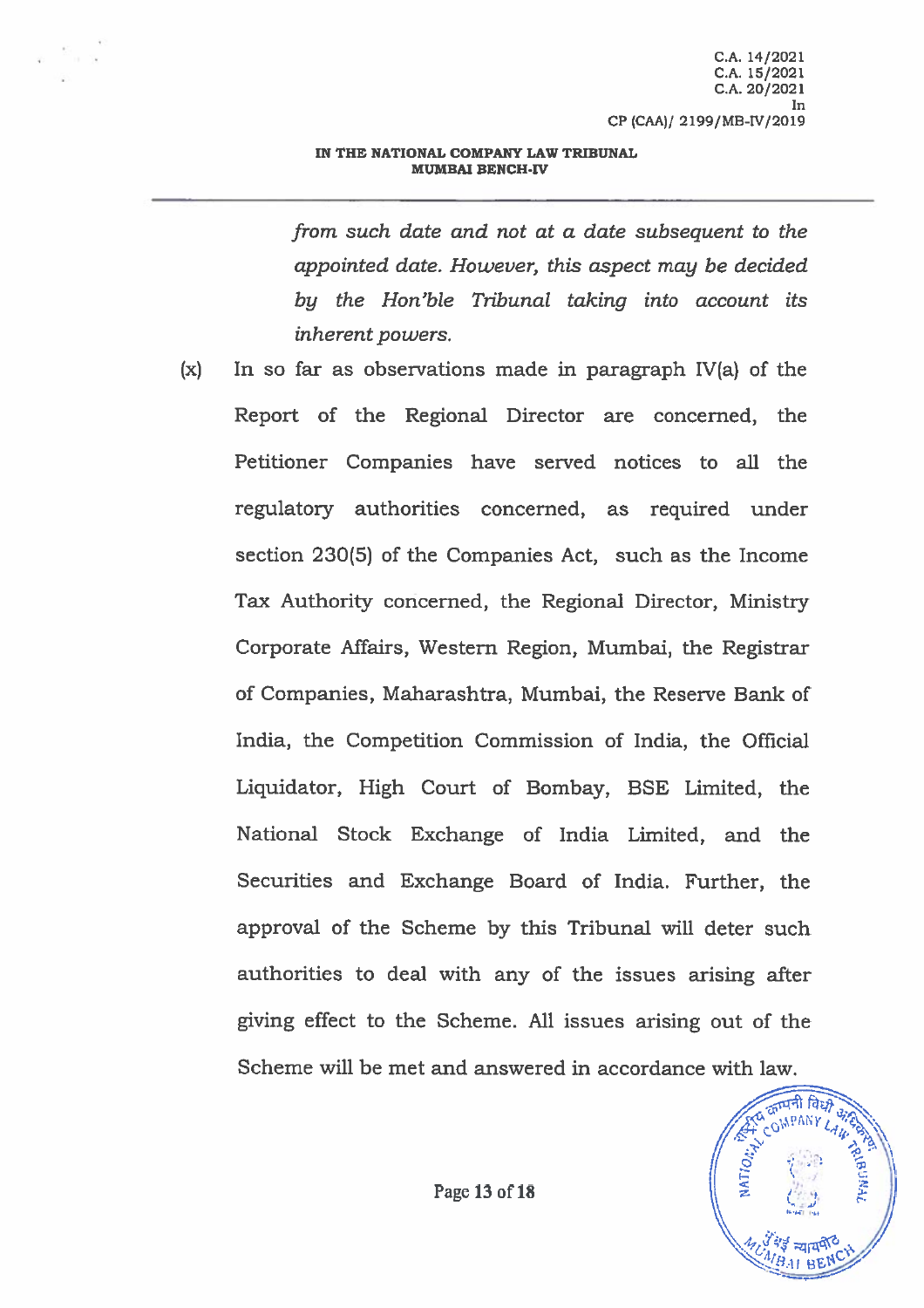- $(xi)$ In so far as observations made in paragraph IV(b) of the Report of the Regional Director are concerned, the Petitioner Companies have through their learned counsel submitted a copy of the Chairman's Report together with an admitted copy of the petition and Order for admission of the petition.
- In so far as observations made in paragraph IV(c) of the  $(xii)$ Report of the Regional Director are concerned, the Petitioner Companies through their learned counsel have filed an undertaking stating that the Scheme enclosed to the Company Application and the Scheme enclosed to the Company Petition are one and the same and there is no discrepancy or deviation.
- (xiii) In so far as observations made in paragraph IV(d) of the Report of the Regional Director are concerned, the Transferee Company undertakes that in addition to compliance of AS-14  $(IND<sub>AS-103</sub>)$ , the Transferee Company shall pass such accounting entries which arenecessary in connection with the Scheme to comply



Page 14 of 18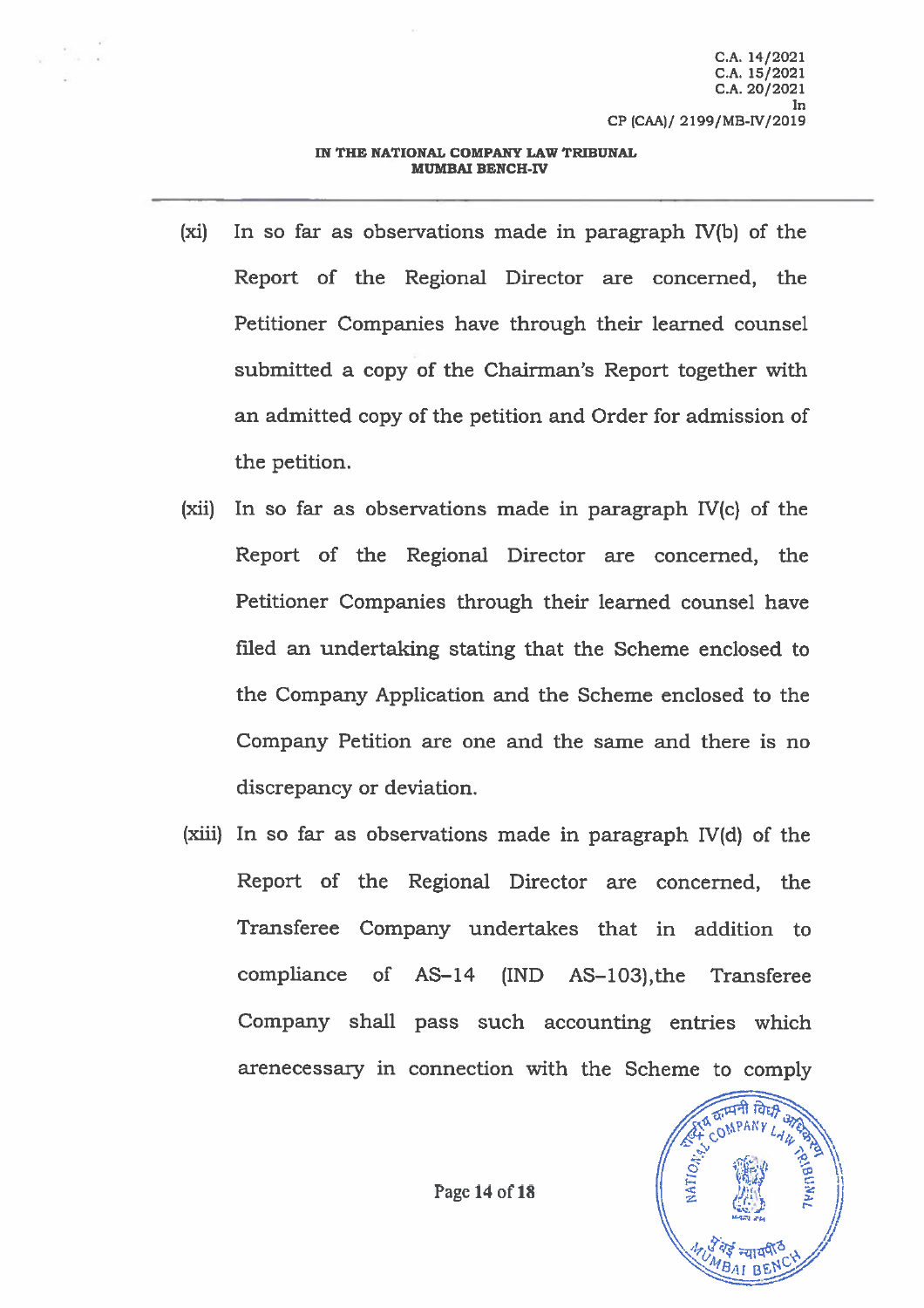with other applicable Accounting Standards such as AS-5  $(IND AS-8).$ 

- (xiv) In so far as observations made in paragraphs IV(e) of the Report of Regional Director are concerned, the Petitioner Companies undertake to comply with provisions of Section 232(3)(i) of the Companies Act, 2013.
- $(xv)$ In so far as observations made in paragraph  $IV(f)$  of the Report of the Regional Director are concerned the Petitioner Companies confirm and undertake that the Appointed Date has been fixed as the 1<sup>st</sup>day of January, 2019 which is incompliance with section 232(6) of the Companies Act, 2013 and the Scheme shall be effective from such Appointed Date but shall be operative from the Effective Date.
- 7. The observations made by the Regional Director have been explained by the Petitioner Companies in paragraphs above. The clarifications and undertakings given by the Petitioner Companies are hereby accepted.
- 8. The Official Liquidator has filed his report, inter alia f cop thereinthat the affairs of the Transferor Companies have been

Page 15 of 18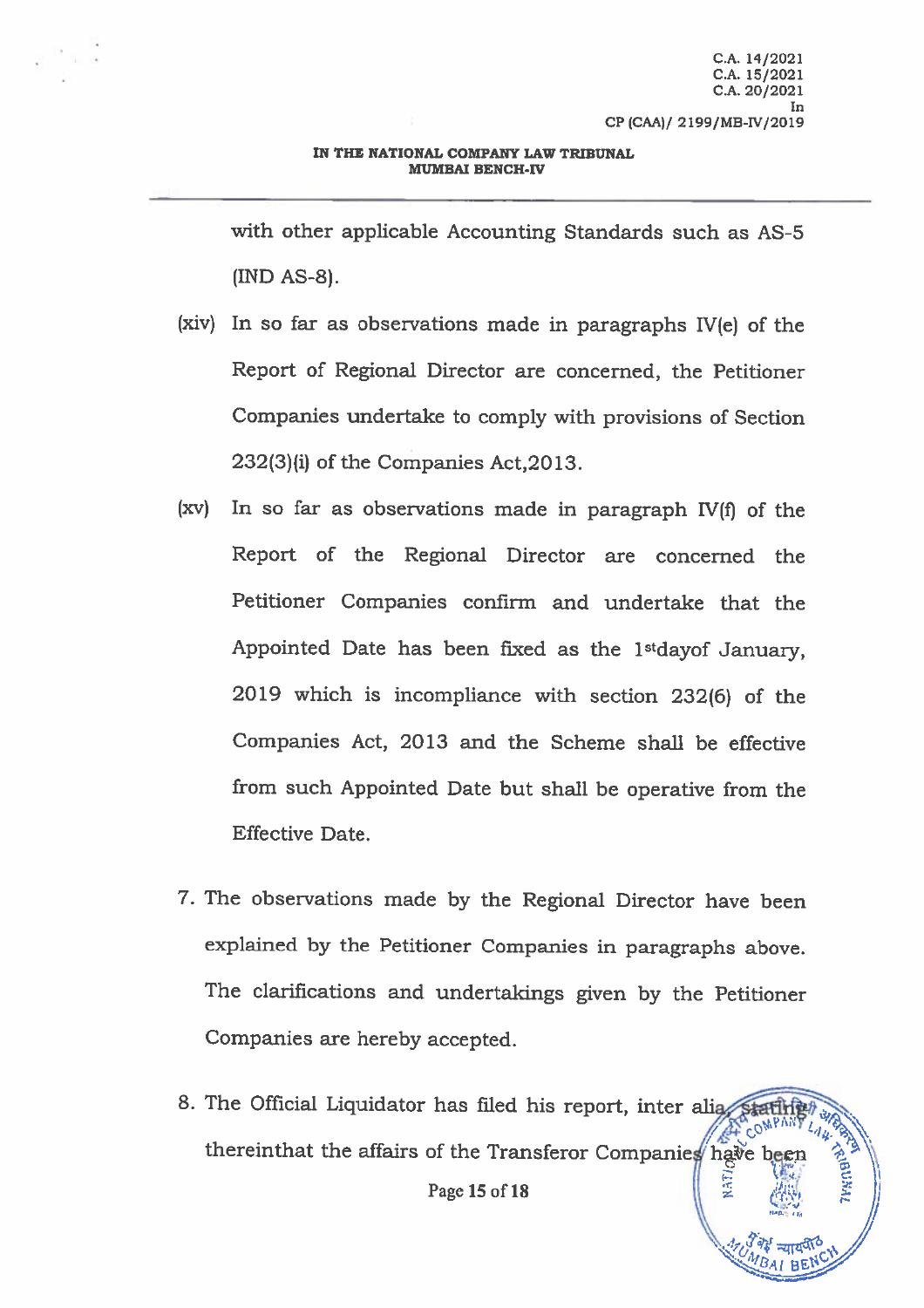conducted in a proper manner and that the Transferor Companies may be ordered to be dissolved.

- 9. From the material on record, the Scheme of Amalgamation appears to be fair and reasonable and is not violative of any provisions of law and is not contrary to public interest.
- 10. Since all the statutory compliances have been fulfilled in C.P. (CAA)/ 2119/MB-IV/ 2020 Connected with C.A.(CAA)/ 1556/ MB-IV/ 2018, this bench hereby sanctions this Scheme in its absolute terms.
- 11. The Petitioner Companies are directed to file a certified copy of this Order along with a copy of the Scheme, duly certified by the Joint Registrar of this Tribunal, with the Registrar of Companies concerned, electronically in E-form INC-28 within 30 days from the date of receipt of the Order.
- 12. The Petitioner Companies to lodge a copy of this Order and the Scheme duly authenticated by the Joint Registrar of this Tribunal, within 60 days from the date of Order, with the Superintendent of Stamps concerned, for the **DHITPOS** of COMPAN adjudication of stamp duty, if any, payable.

Page 16 of 18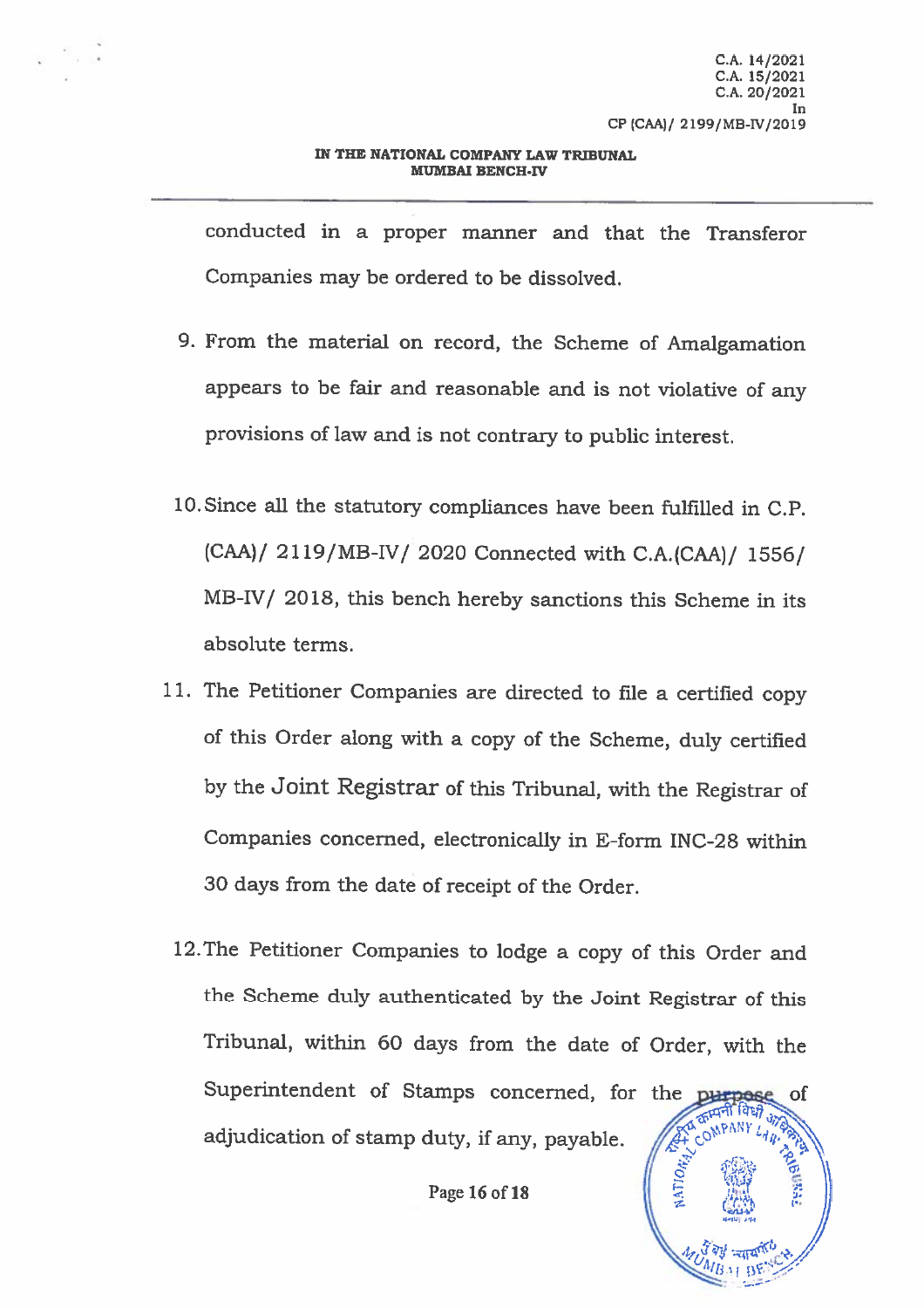- 13. The Petitioner Companies shall comply with the undertakings given by it.
- 14. All concerned shall act on a copy of this Order along with Scheme duly authenticated by the Joint Registrar of this Tribunal. The Petitioner Companies shall take all consequential and statutory steps required under the provisions of the Act in pursuance of the Scheme.
	- 15. Any person interested shall be at liberty to apply to the Tribunal in above matter for any direction that may be necessary.
- 16. All the Interlocutory Applications vide C.A. 14 of 2021, 15 of 2021 and 20 of 2021, have common prayers and are disposed of in view of the approval of the scheme.